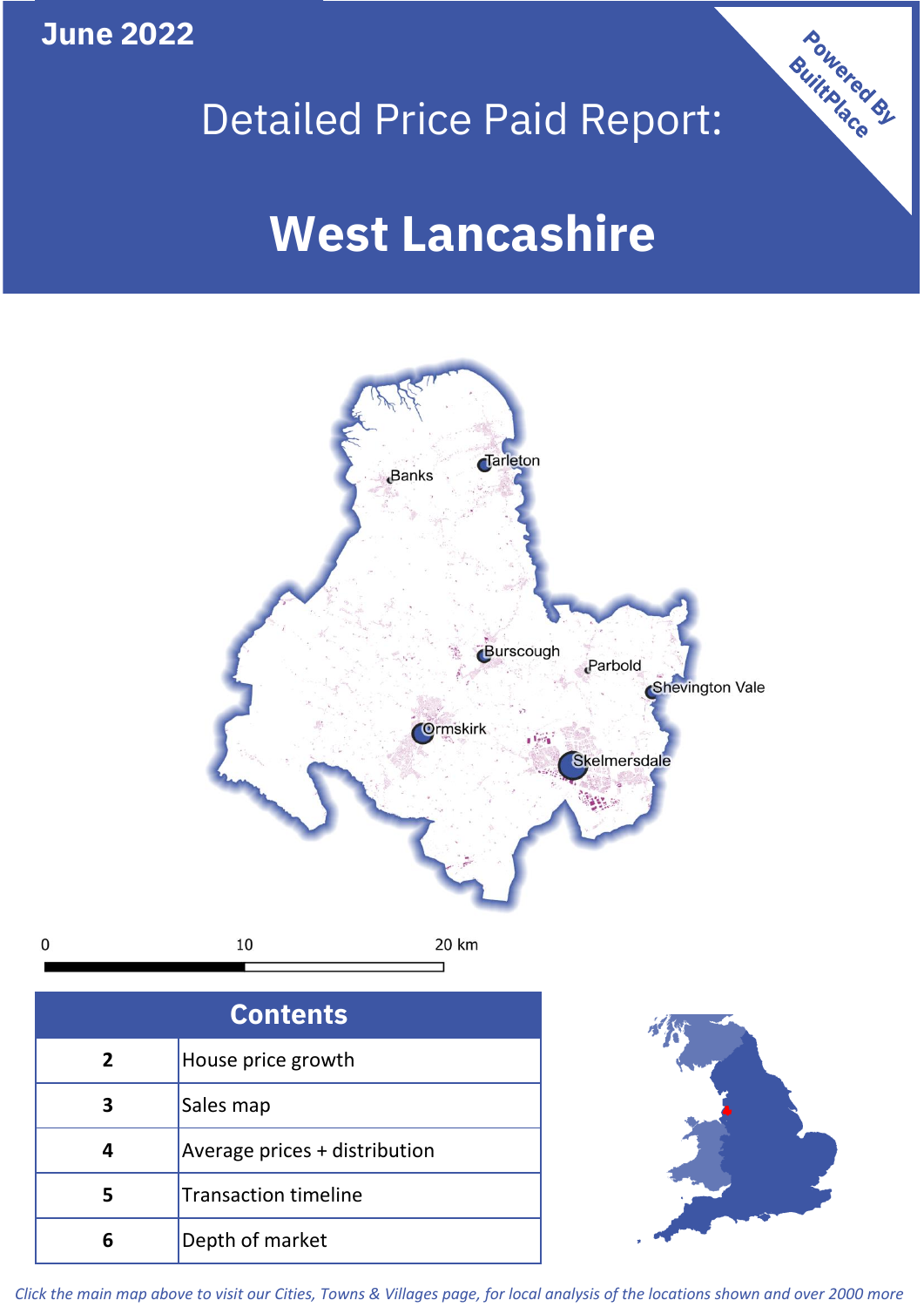#### **Headline Data**

|                     | <b>Current level</b> | 3 month  | <b>Annual</b> | 5 year | 10 year |
|---------------------|----------------------|----------|---------------|--------|---------|
| <b>House prices</b> | £224,506             | 8.6%     | 9.1%          | 29.4%  | 40.5%   |
| <b>Transactions</b> | 1,639                | $-11.7%$ | 15.9%         | 5.1%   | 75.1%   |

# **House Price Growth (April 2022 data)**

#### *Annual Change in House Prices*



House prices in West Lancashire grew by 9.1% in the 12 months to April 2022 (based on 3-month smoothed data). By comparison national house prices grew by 10.7% and prices in the North West grew by 11.0% over the same period.

West Lancashire house prices are now 27.8% above their previous peak in 2007, compared to +36.0% for the North West and +52.9% across England.



#### *Year-To-Date Change in House Prices, December to April*

Local prices have grown by 7.8% in 2022 so far, compared to growth of 6.3% over the same period last year.

#### *Source: OS OpenData; UK House Price Index (Contains HM Land Registry data © Crown copyright)*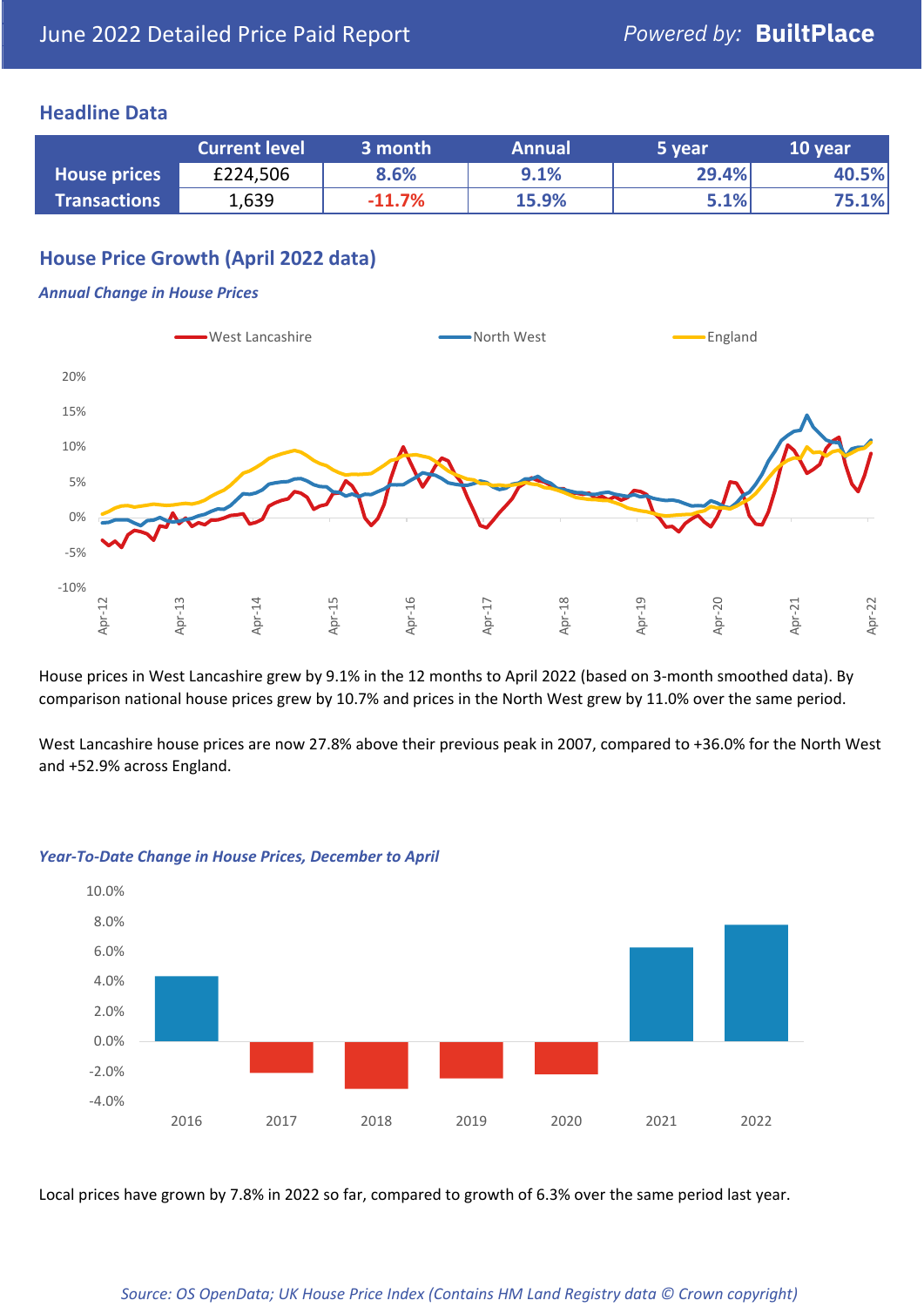# **House Price Map**

#### *12 months to April 2022*



*Each point is one postcode, coloured by the average value relative to all sales in this local authority (price bands are LA-specific quintiles).*

# **Map Key**

| Min      | <b>Max</b> |                            |
|----------|------------|----------------------------|
| Up to    | £117,000   | 1st quintile / lowest 20%  |
| £117,000 | £168,000   | 2nd quintile               |
| £168,000 | £215,000   | 3rd quintile               |
| £215,000 | £311,000   | 4th quintile               |
| £311,000 | and over   | 5th quintile / highest 20% |

## *Source: OS OpenData; UK House Price Index (Contains HM Land Registry data © Crown copyright)*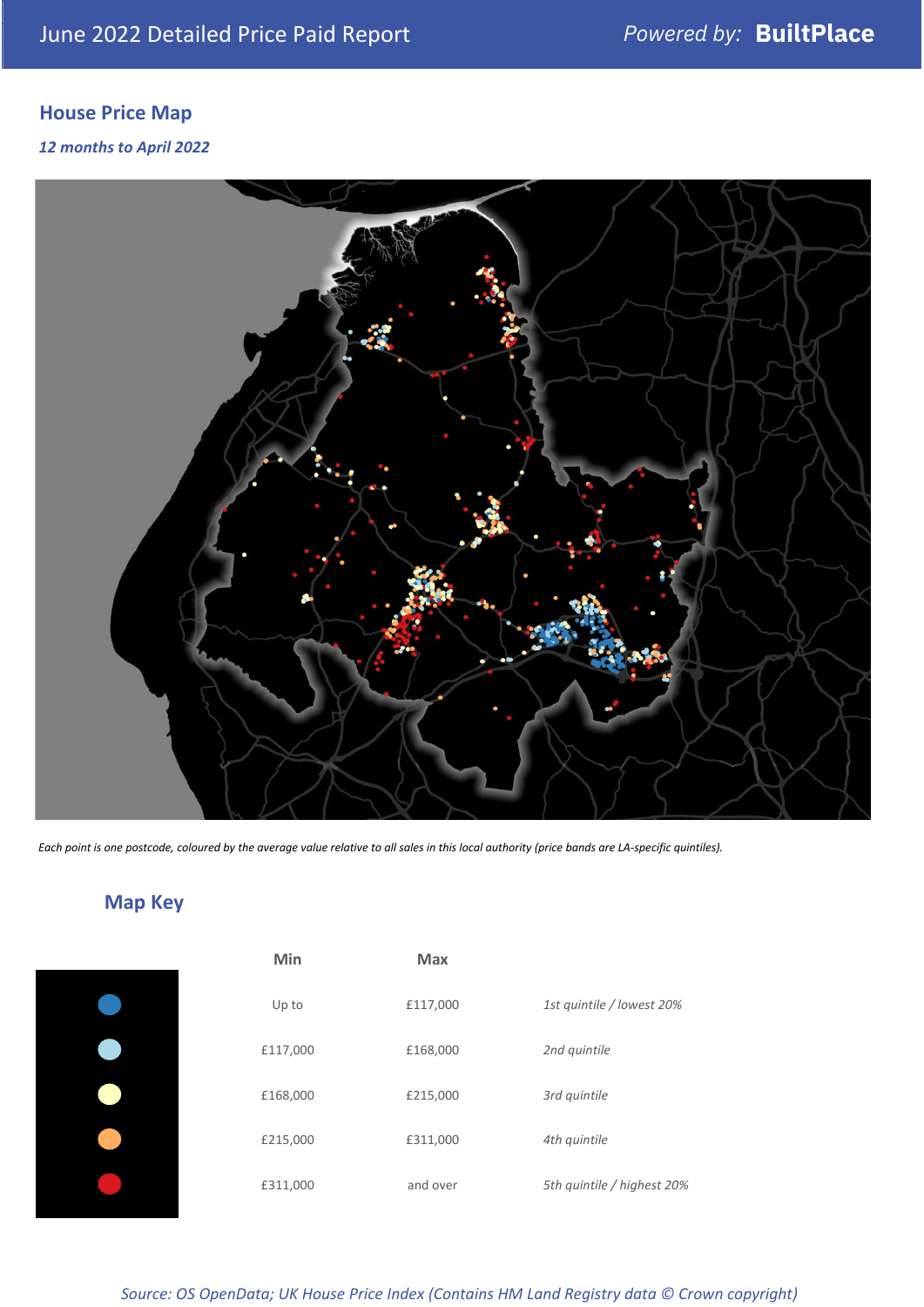# **Average House Price by Property Type**

#### *12 months to April 2022*



|                 | <b>New</b>           | <b>Second hand</b> |  |
|-----------------|----------------------|--------------------|--|
| <b>Flat</b>     | No recorded<br>sales | £132,033           |  |
| <b>Terraced</b> | £151,560             | £132,870           |  |
| Semi-detached   | £156,242             | £211,019           |  |
| <b>Detached</b> | £256,958             | £368,170           |  |

# **House Price Distribution by Year**

*All properties, by price band and calendar year (2020 = year to date)*

|                    | 1997 | 2002 | 2007 | 2012 | 2017 | 2019 | 2020 |
|--------------------|------|------|------|------|------|------|------|
| <b>Under £100k</b> | 83%  | 59%  | 20%  | 16%  | 14%  | 14%  | 15%  |
| £100-200k          | 15%  | 32%  | 49%  | 53%  | 47%  | 39%  | 43%  |
| £200-300k          | 2%   | 6%   | 18%  | 20%  | 24%  | 26%  | 21%  |
| £300-400k          | 0%   | 2%   | 6%   | 7%   | 8%   | 11%  | 11%  |
| £400-500k          | 0%   | 1%   | 3%   | 2%   | 4%   | 4%   | 6%   |
| <b>£500k-1m</b>    | 0%   | 0%   | 3%   | 1%   | 3%   | 6%   | 4%   |
| £1-2m              | 0%   | 0%   | 0%   | 0%   | 0%   | 0%   | 0%   |
| <b>Over £2m</b>    | 0%   | 0%   | 0%   | 0%   | 0%   | 0%   | 0%   |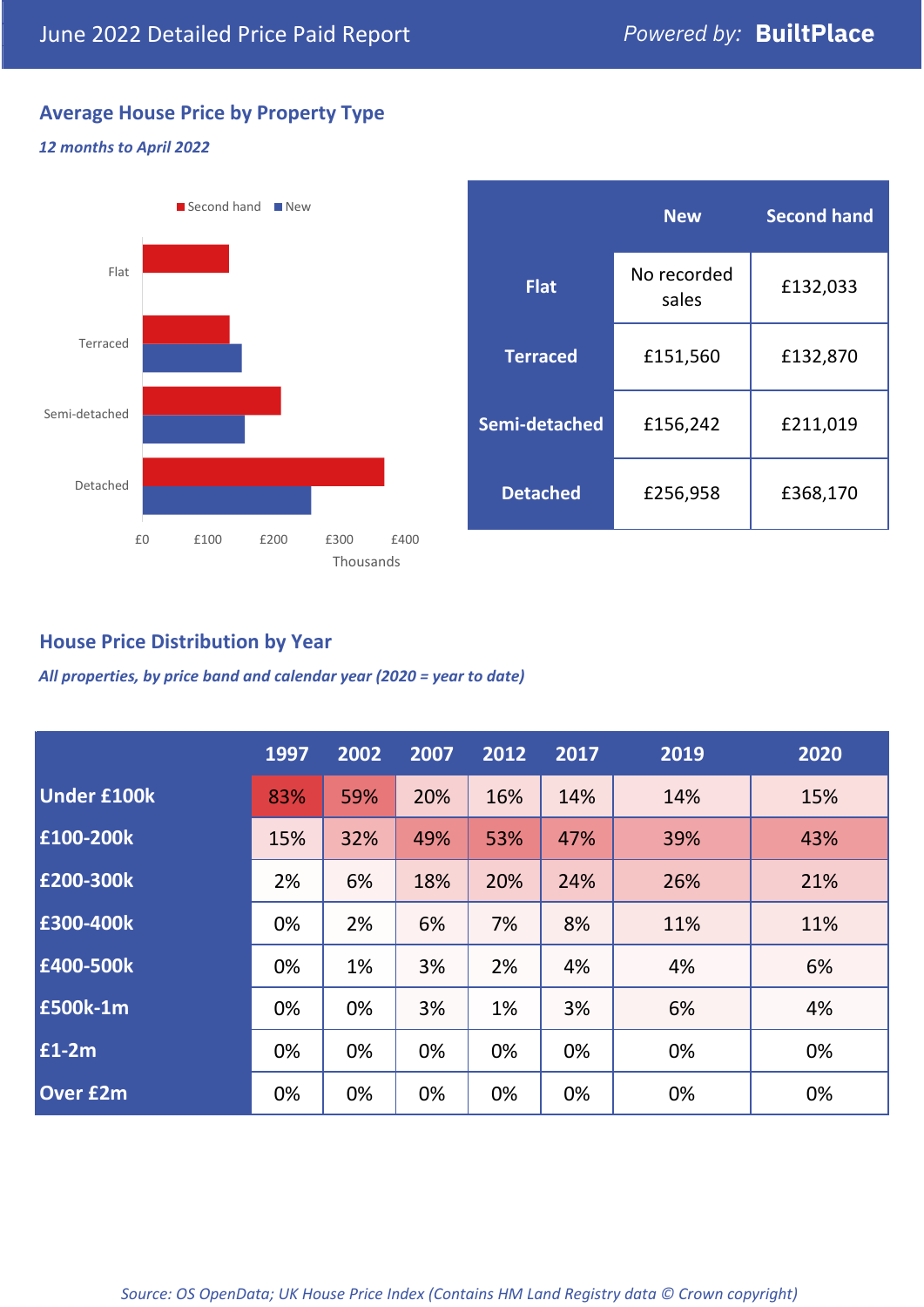# **Transactions (February 2022 data)**

*Annual Transactions, Indexed (2001-05 average = 100)*



There were 1,639 transactions in West Lancashire during the 12 months to February 2022. This is 73% of the average from 2001-05 and suggests activity is below pre-downturn levels.

Transactions in West Lancashire have grown by 11.6% since 2014, compared to changes of +3.4% for North West and - 7.7% for England.



#### *Cash and New Build Sales as % of Total, by Year*

*Note: The data on this page EXCLUDES transactions identified as transfers under a power of sale/repossessions, buy-to-lets (where they can be identified by a mortgage), and transfers to non-private individuals - i.e. it comprises only Land Registry 'A' data.*